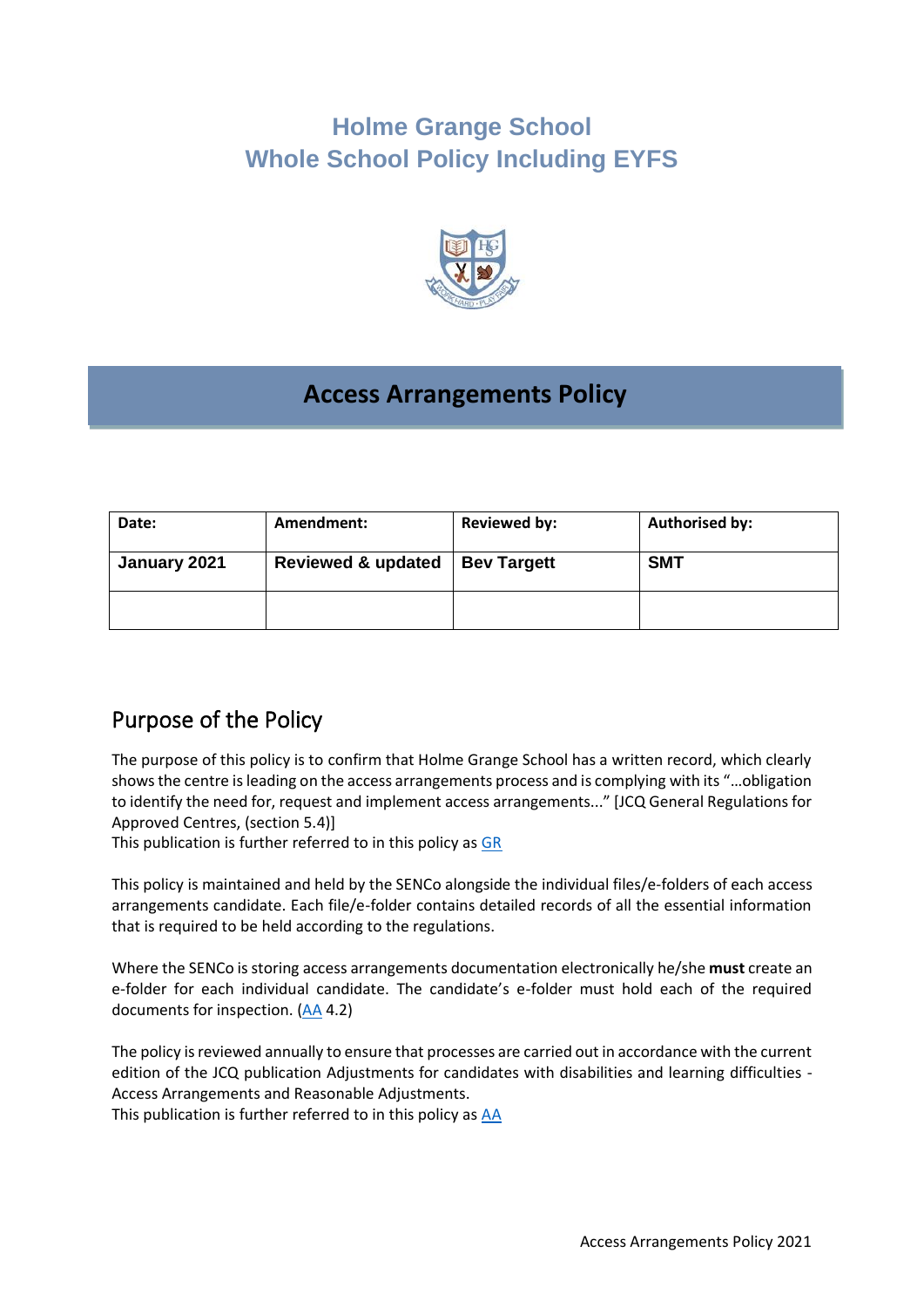### What are Access Arrangements?

Access Arrangements are actions taken to remove the disadvantages to a student accessing an examination caused by physical, learning, sensory or psychological difficulties, without creating any unfair advantage or compromising the integrity of an assessment. These arrangements are agreed before an assessment and must reflect a student's normal way of working within the school.

### Reasonable Adjustments

The Equality Act 2010, requires an awarding body to make reasonable adjustments where a candidate who is disabled within the meaning of the Equality Act 2010 would be at a substantial disadvantage in comparison to someone who is not disabled. A candidate with a disability or difficulty, which has a substantial and long-term effect on performance in examinations, may qualify for access arrangements. An adjustment may not be considered reasonable if it involves unreasonable costs, timeframes or affects the security or integrity of the assessment.

#### **General principles**

The general principles of access arrangements for the centre to consider are detailed in [AA](http://www.jcq.org.uk/exams-office/access-arrangements-and-special-consideration/regulations-and-guidance) (section 4.2). These include:

The purpose of an access arrangement is to ensure, where possible, that barriers to assessment are removed for a disabled candidate preventing him/her from being placed at a substantial disadvantage due to persistent and significant difficulties. The integrity of the assessment is maintained, whilst at the same time providing access to assessments for a disabled candidate. The SENCo must ensure that the proposed access arrangement does not disadvantage or advantage the candidate.

Arrangements must always be approved before an examination or assessment.

The arrangement(s) put in place must reflect the support given to the candidate in the centre. The candidate **must** have had appropriate opportunities to practise using the access arrangement(s) before his/her first examination.

### Available Access Arrangements include:

- Supervised rest breaks
- Extra Time
- Reader / Computer Reader
- Scribe
- Word Processor
- Separate Room within the centre
- Prompter
- Bilingual translation dictionaries
- Modified Papers

A reasonable adjustment may not be included in the list of available access arrangements because it may be unique to an individual.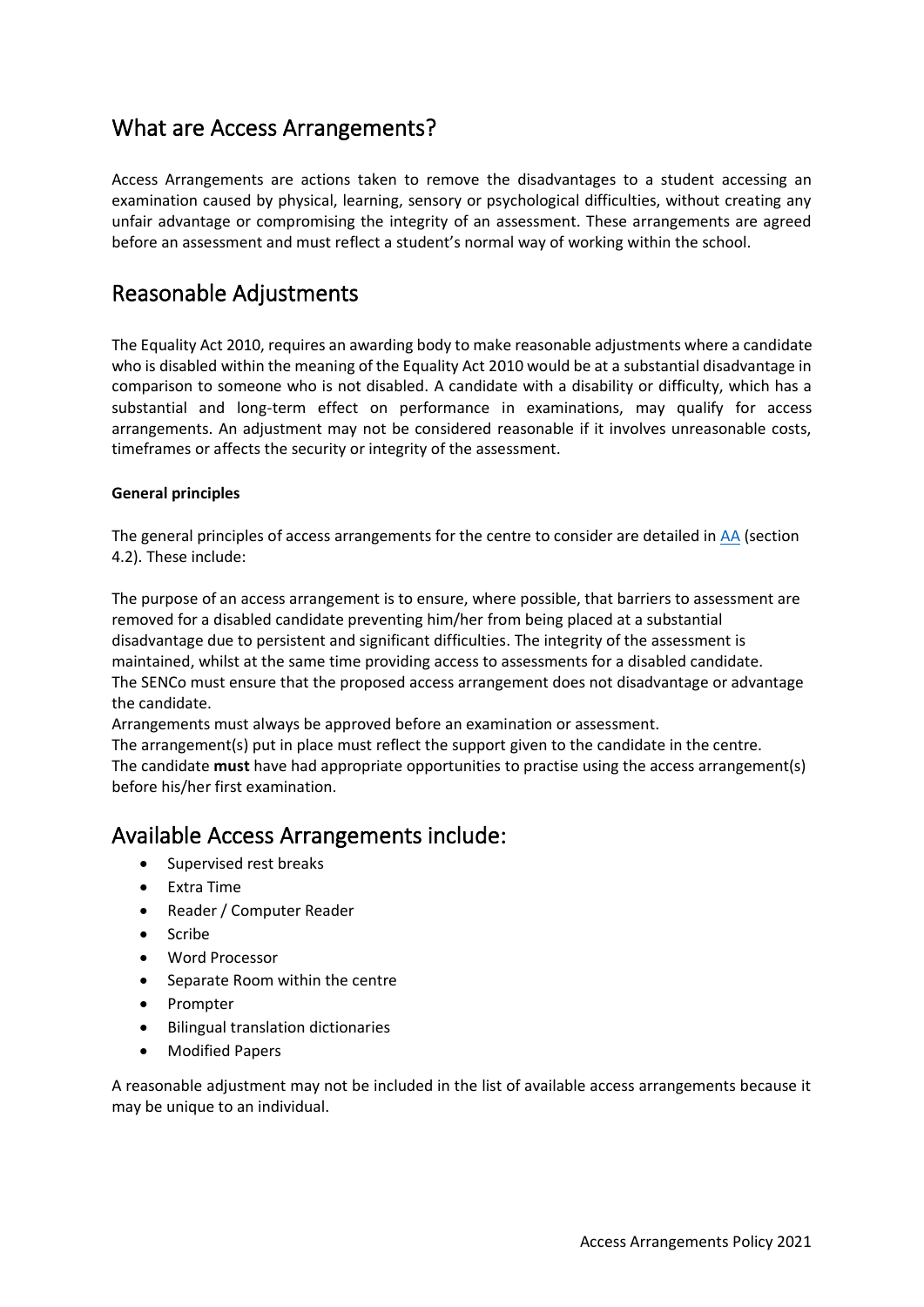Please note, many Educational Psychologist reports recommend a 'quiet room, away from distractions'. In Prep school, given the size of our classes, the classroom under exam conditions is by its very nature a 'quiet room' and is a student's 'normal way of working'.

In Eaton Grange, the exam room is also relatively small and will always be quiet, under exam conditions.

Only in **very** exceptional circumstances will access to a separate room be granted.

### Timeline for Awarding Access Arrangements

#### **Prep School**

Holme Grange will always endeavour to help our students to perform to the best of their ability. Students are still very young at this stage and we do not want to make assessments too formal or intimidating.

Class teachers are aware of what support a student needs as their 'normal way of working' in the classroom.

Access arrangements, which are recommended in external professional reports, will be taken into consideration, in conjunction with the school's knowledge of the student's 'normal way of working' and what resources are available to accommodate these. *We also refer to the Government's guidance for Key Stage 2 access arrangements.* 

Arrangements are recommendations at this stage and need to be trialled. It would be highly unusual to put all recommendations in place immediately, as we will need to monitor which arrangement works best for each student where required.

#### **Years 7-11**

- 1. Year 6: A student's primary school or parent informs the SENCo of any history of need or Access Arrangements implemented in KS2 examinations.
- 2. KS3: Teachers monitor students closely and gather evidence of need regarding Access Arrangements, passing it to the SENCo / Access Arrangements Coordinator. Access Arrangements trialled in tests / exams.
- 3. Year 9: Part 1 of Form 8 is completed (for students with learning difficulties), based on evidence supplied by teachers. A qualified Access Arrangements Assessor will assess all pupils in the year group using standardised tests.
- 4. Evidence for the detailed file note (for students with a substantial impairment such as a physical disability, sensory impairment or medical condition) is gathered and the file note drawn up.
- 5. SENCo / Access Arrangements Coordinator applies for Access Arrangements online.
- 6. KS4: Access Arrangements in place and being used as normal way of working for the student.
- 7. October of Year 11: Final deadline for teachers to submit evidence and request for Access Arrangements. Mock examinations provide the last opportunity to trial Access Arrangements.
- 8. Summer of Year 11: Examinations completed with Access Arrangements in place.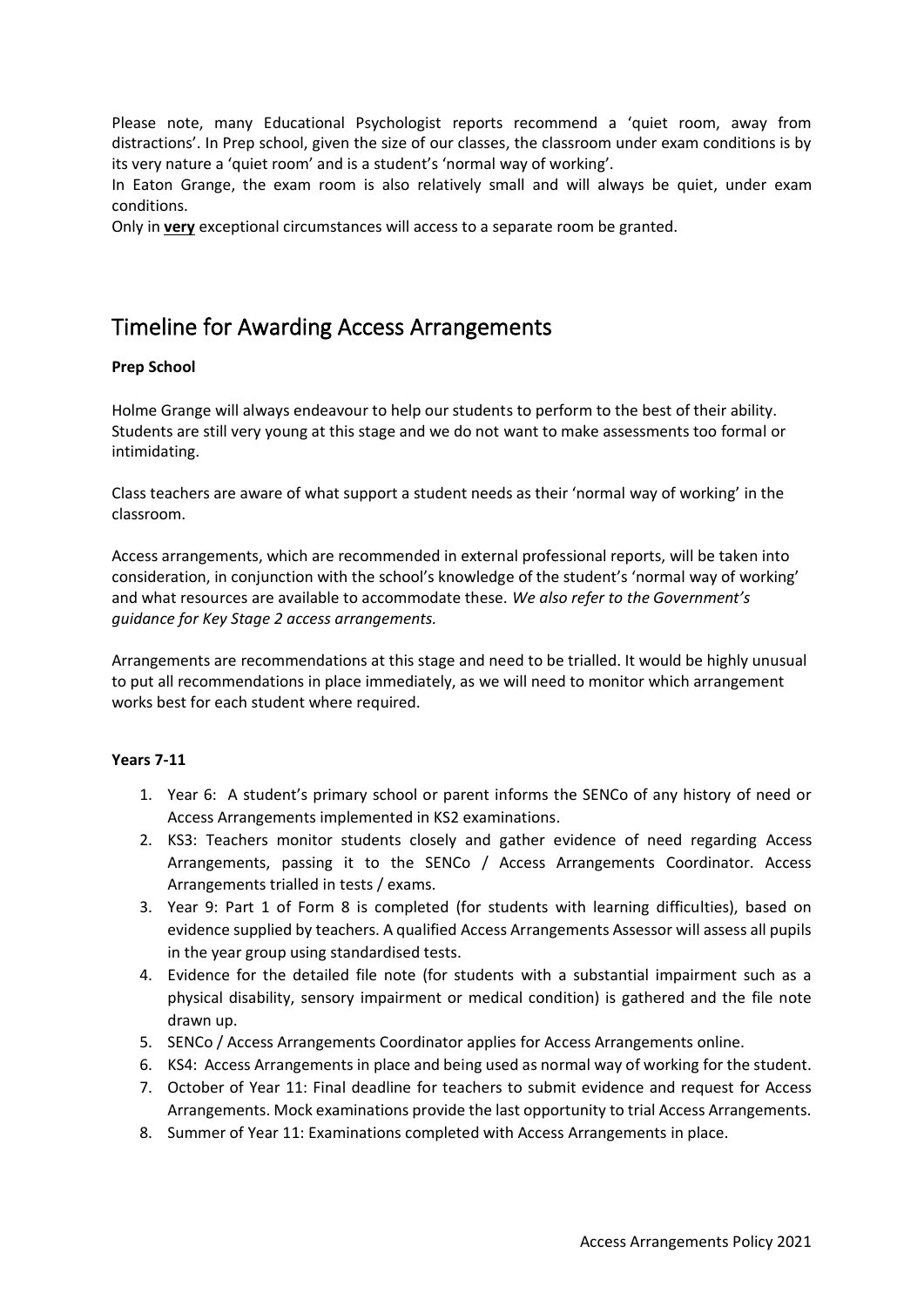## Evidence needed for Access Arrangements

Various pieces of Evidence are required to apply for an Access Arrangement from the Joint Council for Qualifications (JCQ), depending on the arrangement required. This could include:

- From 8 report from Access Arrangement Assessor/SENCo
- Previous Access Arrangements from other schools
- Subject teachers evidence of 'normal way of working' & examples of work as appropriate
- Results of any testing
- Any letters / reports from outside agencies, specialists, hospitals or doctors
- Statement of Educational Need (SEN) or Education, Health and Care Plan (EHCP)
- Once the Access Arrangement is granted, this evidence will be held on file and available for inspection, together with:
- Permission from the awarding body for the arrangement
- A data protection notice, signed by the student
- Certificate of Qualification of appropriate Assessor(s)

If a student leaves Holme Grange (either post Year 11 or before), the relevant paperwork will be transferred to the next setting.

#### **Medical Letters and Private Assessments**

Letters from medical professionals will trigger an investigation but any request for an access arrangement also needs to be supported by evidence from within the school.

A growing number of parents are having their children assessed by private educational psychologists and submitting the reports to the SENCo as evidence that their child should be awarded extra time, or other Access Arrangements. Private educational psychologist reports cost a significant amount of money, putting those unable to obtain a private report due to financial circumstances at a disadvantage. We can only accept private reports as part of wider school evidence. External assessors are required to contact the SENCo before carrying out an assessment. The SENCo will provide the Assessor with any existing information about previous support and current difficulties. A student's 'normal way of working' in the school is key, and Access Arrangements will not be awarded purely on the basis of a private report.

We may choose not to accept a private assessment report as evidence for an access arrangement, if it conflicts with evidence gathered at school and by our Access Arrangements Assessor. In this case, a written rationale for rejecting the report will be held on file and made available.

#### **Temporary Arrangements**

Temporary Arrangements may be required by students suffering from injury or illness. Normally students with leg injuries can be accommodated in the main rooms near the doors for easy access and exit. Students with an illness or injury that has a direct impact on their ability to access the examination should obtain a letter from a GP, consultant or other professional giving a brief outline

of their condition and the access arrangements that are deemed to be necessary.